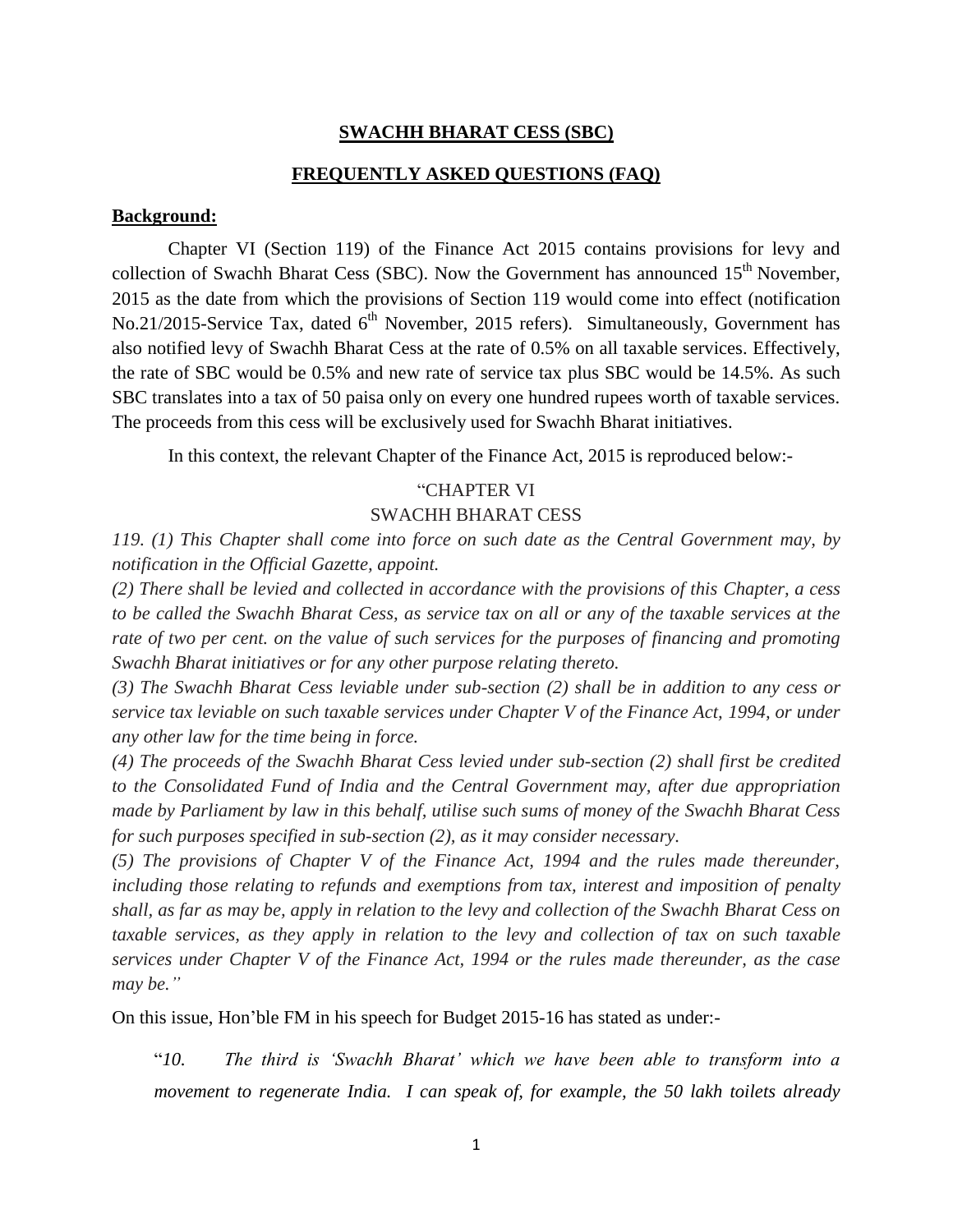*constructed in 2014-15, and I can also assure the Members of this august House that we will indeed attain the target of building six crore toilets. But, Madam, Swachh Bharat is not only a programme of hygiene and cleanliness but, at a deeper level, a programme for preventive health care, and building awareness*."

"*123. ----It is also proposed to have an enabling provision to levy Swachh Bharat Cess at a rate of 2% or less on all or certain services if need arises. This Cess will be effective from a date to be notified. Resources generated from this cess will be utilised for financing and promoting initiatives towards Swachh Bharat."*

### **Q.1 What is Swachh Bharat Cess (SBC)?**

**Ans**. It is a Cess which shall be levied and collected in accordance with the provisions of Chapter VI of the Finance Act, 2015,called Swachh Bharat Cess, as service tax on all the taxable services at the rate of 0.5% of the value of taxable service.

### **Q.2 What is the date of implementation of SBC?**

Ans. The Central Government has appointed  $15<sup>th</sup>$  day of November, 2015 as the date from which provisions of Swachh Bharat Cess will come into effect [\(notification](http://taxguru.in/service-tax/govt-notifies-date-applicability-swachh-bharat-cess.html) No.21/2015-Service Tax, dated  $6<sup>th</sup>$  November, 2015 refers).

### **Q.3 Whether SBC would be leviable on exempted services and services in the negative list?**

**Ans**. Swachh Bharat Cess is not leviable on services which are fully exempt from service tax or those covered under the negative list of services.

### **Q.4 Why has SBC been imposed?**

**Ans.** SBC has been imposed for the purposes of financing and promoting Swachh Bharat initiatives or for any other purpose relating thereto.

### **Q. 5 Where will the money collected under SBC go?**

**Ans**. Proceeds of the SBC will be credited to the Consolidated Fund of India, and the Central Government may, after due appropriation made by Parliament, utilise such sums of money of the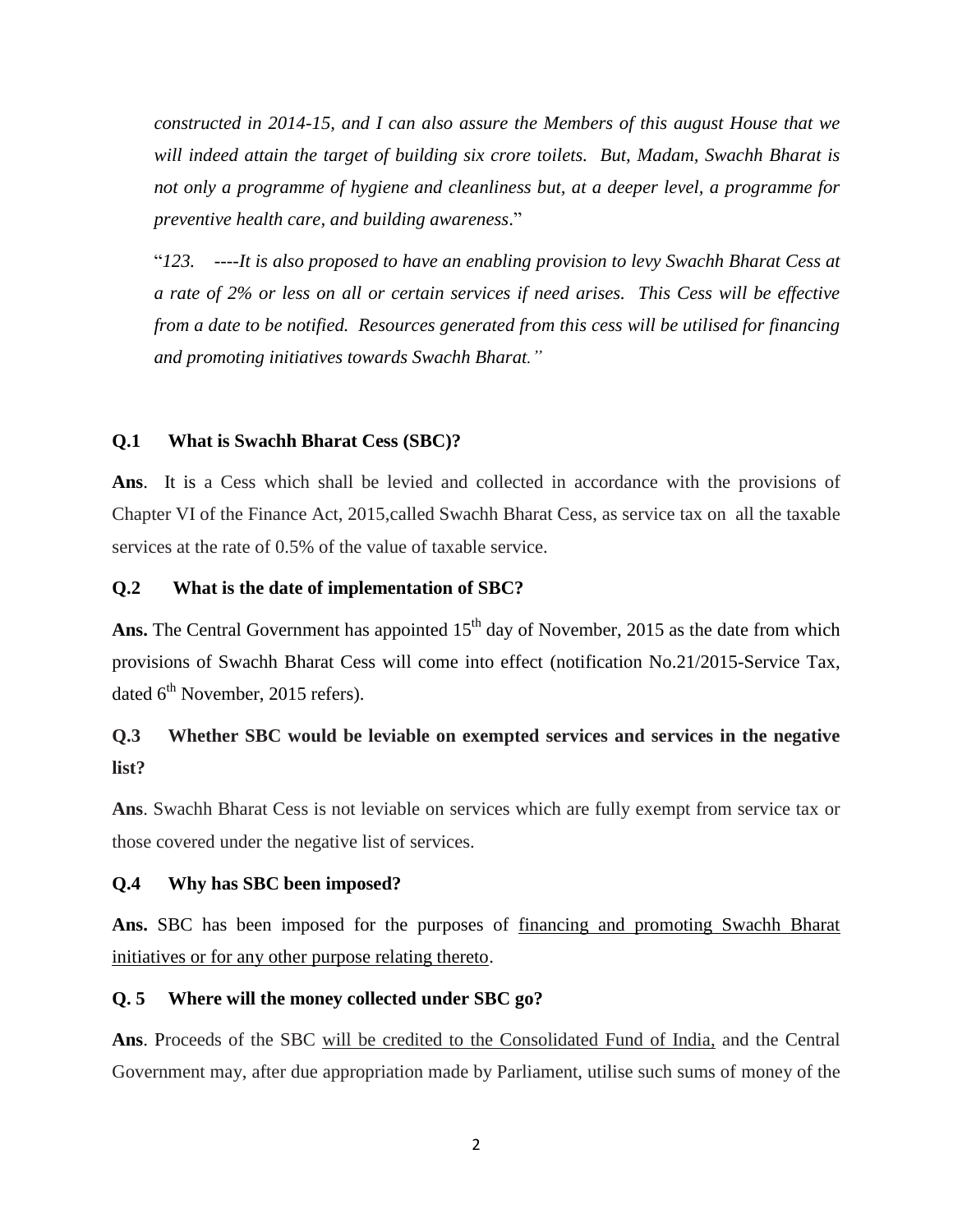SBC for the purposes of financing and promoting Swachh Bharat initiatives or for any other purpose relating thereto.

### **Q.6 How will the SBC be calculated?**

**Ans**. SBC would be calculated in the same way as Service tax is calculated. Therefore, SBC would be levied on the same taxable value as service tax.

#### **Q. 7 Whether SBC would be required to be mentioned separately in invoice?**

**Ans.** SBC would be levied, charged, collected and paid to Government independent of service tax. This needs to be charged separately on the invoice, accounted for separately in the books of account and paid separately under separate accounting code which would be notified shortly. SBC may be charged separately after service tax as a different line item in invoice. It can be accounted and treated similarly to Education cesses.

#### **Q. 8 Whether separate accounting code will be there for Swachh Bharat Cess?**

**Ans.** Yes, for payment of Swachh Bharat Cess, a separate accounting code would be notified shortly in consultation with the Principal Chief Controller of Accounts. These are as follows:-

| <b>Swachh Bharat Cess</b><br>(Minor Head) | <b>Tax</b><br><b>Collection</b> | <b>Other Receipts</b> | <b>Penalties</b> | <b>Deduct</b><br><b>Refunds</b> |
|-------------------------------------------|---------------------------------|-----------------------|------------------|---------------------------------|
| 0044-00-506                               | 00441493                        | 00441494              | 00441496         | 00441495                        |

### **Q. 9 What would be effective rate of service tax and SBC post introduction of SBC?**

**Ans**. Effective rate of service tax plus SBC, post introduction of SBC, would be [14% + 0.5%].

# **Q.10 Whether SBC is a 'Cess' on tax' and we need to calculate SBC @ 0.50% on the amount of service tax like we were earlier doing for calculating Education Cess and SHE Cess?**

**Ans.** No, SBC is not a cess on Service Tax. SBC shall be levied @ 0.5% on the value of taxable services.

### **Q. 11 Whether SBC is levied on all or selected services?**

**Ans.** The Central Government was empowered to impose SBC either on all or some of the taxable services. Vide notification No 22/2015-ST dated 6-11-2015, Government has notified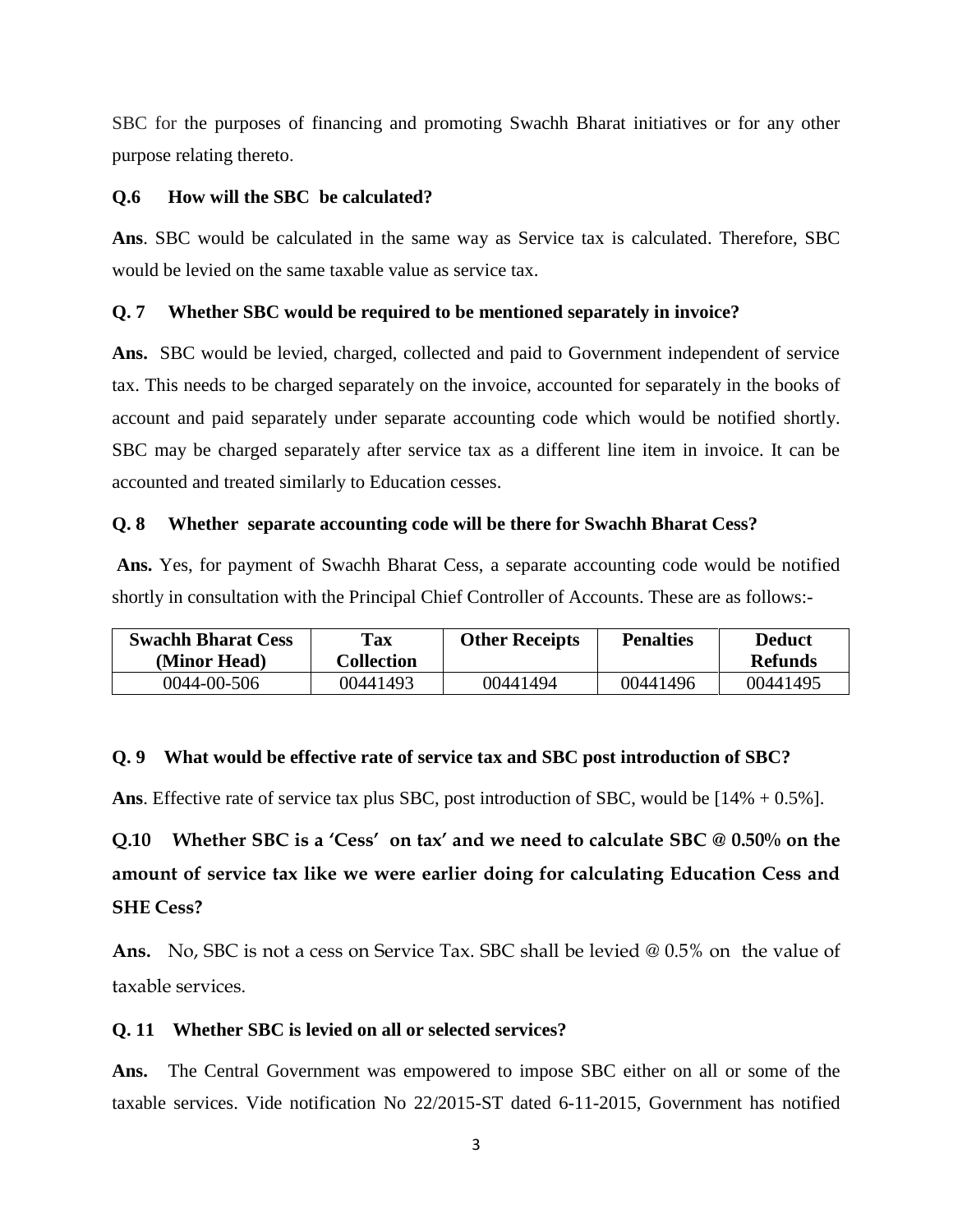that SBC shall be applicable on all taxable services except services which are either fully exempt from service tax under any notification issued under section 93(1) of the Finance Act, 1994 or are otherwise not leviable to service tax under section 66B of the Finance Act, 1994.

#### **Q.12 How will the SBC be calculated for services under reverse charge mechanism?**

**Ans**. In case of reverse charge under section 68(2) of the Finance Act, 1994, the liability has been shifted from service provider to the service recipient. As per section 119 (5) of the Finance Act, 2015, the provisions of Chapter V of the Finance Act, 1994, and the rules made thereunder are applicable to SBC also. Thus, the reverse charge under section 68(2) of the Finance Act, 1994, is made applicable to SBC. In this context, to clarify, Government has issued notification No. 24/2015-Service Tax dated  $12<sup>th</sup>$  November, 2015 to provide that reverse charge under notification No.30/2012-Service Tax dated  $20<sup>th</sup>$  June, 2012 shall be applicable for the purpose of levy of Swachh Bharat Cess *mutatis mutandis.*

#### **Q.13 How will SBC be calculated for services where abatement is allowed?**

**Ans.** Taxable services, on which service tax is leviable on a certain percentage of value of taxable service, will attract SBC on the same percentage of value as provided in the notification No. 26/2012-Service Tax, dated  $20<sup>th</sup>$  June, 2012. So, this notification would apply for SBC also in the same manner as it applies for service tax.

For example, in the case of GTA, [Service Tax  $+$  SBC]% would be (14% Service Tax  $+$  0.5% SBC) X  $30\% = 4.35\%$  (4.20%+0.15%)

#### **Q.14 Whether Cenvat Credit of the SBC is available?**

**Ans.** SBC is **not** integrated in the Cenvat Credit Chain. Therefore, credit of SBC cannot be availed. Further, SBC cannot be paid by utilizing credit of any other duty or tax.

#### **Q.15 What would be the point of taxation for Swachh Bharat Cess?**

**Ans.** As regards Point of Taxation, since this levy has come for the first time, all services (except those services which are in the Negative List or are wholly exempt from service tax) are being subjected to SBC for the first time. SBC, therefore, is a new levy, which was not in existence earlier. Hence, rule 5 of the Point of Taxation Rules would be applicable in this case. Therefore, in cases where payment has been received and invoice is raised before the service becomes taxable, i.e. prior to  $15<sup>th</sup>$  November, 2015, there is no lability of Swachh Bharat Cess. In cases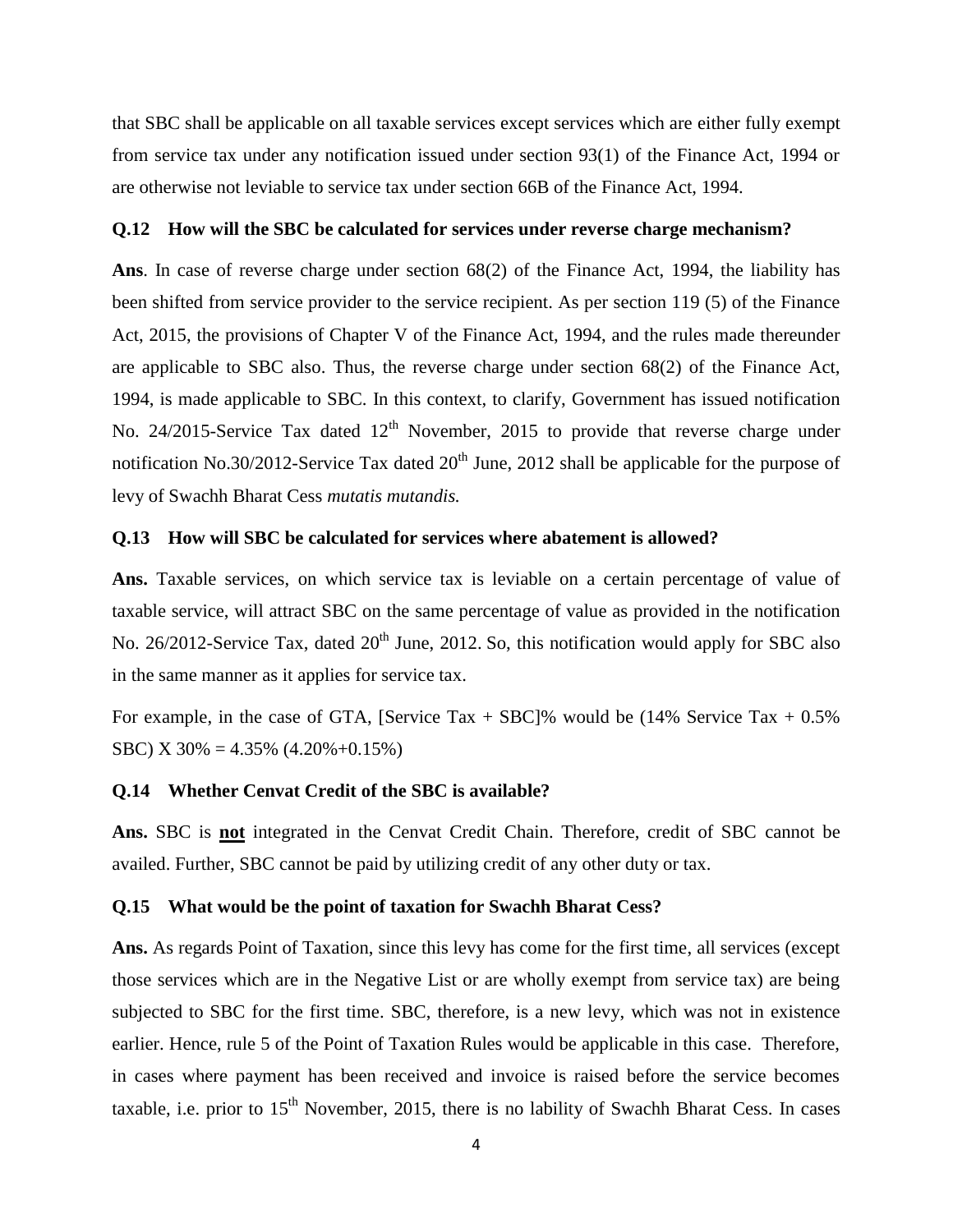where payment has been received before the service became taxable and invoice is raised within 14 days, i.e. upto  $29<sup>th</sup>$  November, 2015, even then the service tax liability does not arise. Swachh Bharat Cess will be payable on services which are provided on or after  $15<sup>th</sup>$  Nov, 2015, invoice in respect of which is issued on or after that date and payment is also received on or after that date. Swachh Bharat Cess will also be payable where service is provided on or after  $15<sup>th</sup>$  Nov, 2015 but payment is received prior to that date and invoice in respect of such service is not issued by  $29<sup>th</sup>$  Nov, 2015.

### **Q.16 How would the tax (Service Tax and SBC) be calculated on services covered under Rule 2A, 2B or 2C of Service Tax (Determination of Value) Rules, 2006.?**

**Ans.** The tax (Service Tax and SBC) on services covered by Rule 2A, 2B or 2C of Service Tax (Determination of Value) Rules, 2006, would be computed by multiplying the value determined in accordance with these respective rules with  $[14% + 0.5%]$ . Therefore, effective rate of Service Tax plus SBC in case of original works and other than original works under the works contract service would be 5.8%  $[(14\% + 0.5\%)*40\%]$  and 10.15%  $[(14\% + 0.5\%)*70\%]$  respectively. Similar, would be the tax treatment for restaurant and outdoor catering services.

## **Q.17 How would the tax be calculated on restaurant services covered under Service Tax (Determination of Value) Rules, 2006.?**

**Ans.** Swachh Bharat Cess would be calculated on the value arrived at in accordance with the Service Tax (Determination of Value) Rules, 2006. For example, the effective Swachh Bharat Cess in respect of services provided in relation to serving of food or beverages by a restaurant, eating joint or a mess, having the facility of air–conditioning or central air-heating in any part of the establishment, would be 0.5% of 40% of the total amount, i.e, 0.2% of the total amount. The cumulative service tax and Swachh Bharat Cess liability would be  $[14\% S T + 0.5\% SBC]$  of 40% of the total amount, i.e., 5.8% of the total amount charged.

## **Q.18 Whether SBC would be applicable on services covered by Rule 6 of Service Tax Rules (i.e. air travel agent, life insurance premium, purchase and sale of foreign currency and services by lottery distributors/selling agents)**

**Ans.** Sub-rule (7D) to rule 6 has been inserted vide notification 25/2015-Service Tax, dated  $12<sup>th</sup>$  November, 2015 so as to provide that the person liable for paying the service tax under sub